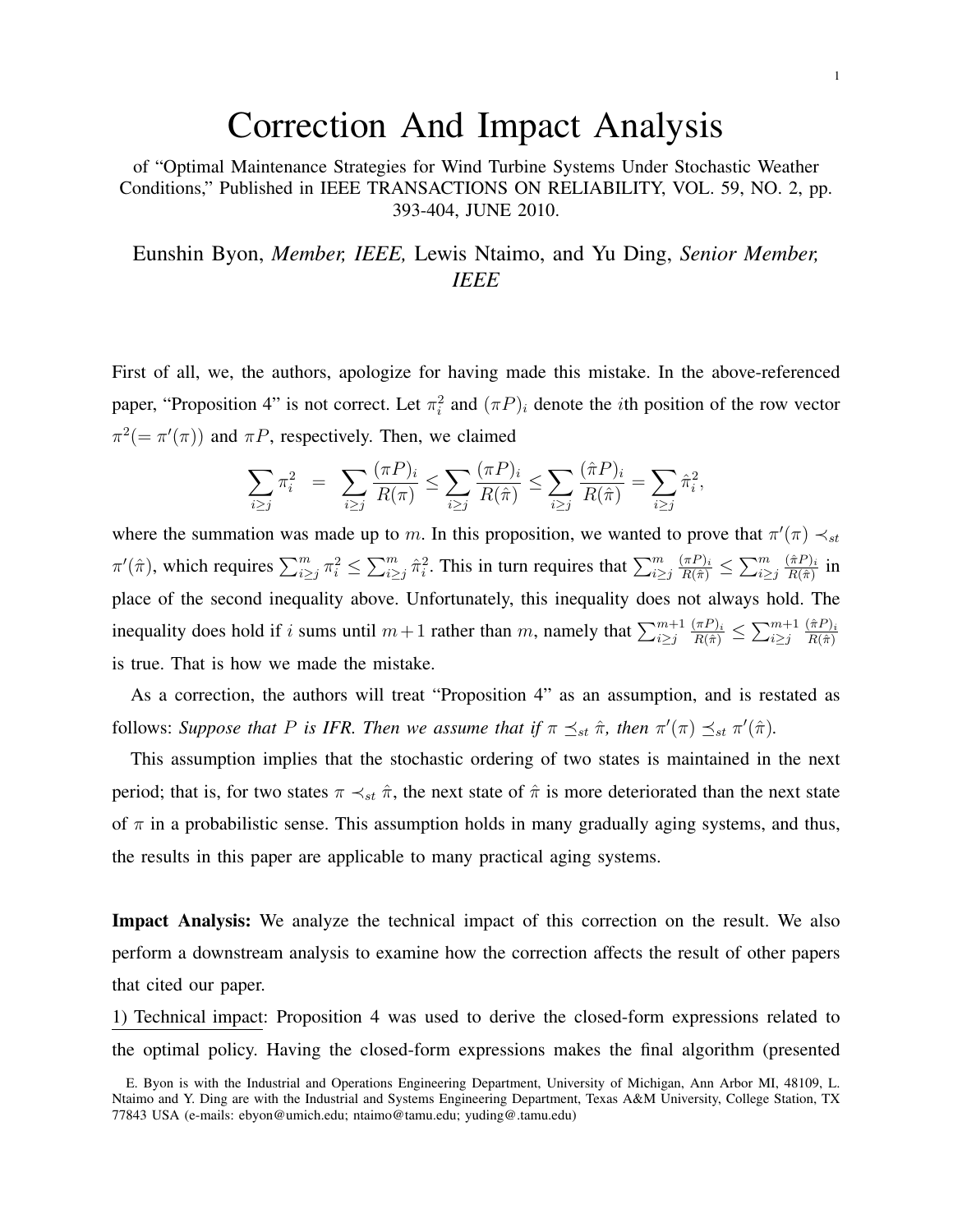in Section V) more time efficient in finding the optimal policy. So the issue is what impact Proposition 4 (now assumption) has on this result if it does not hold. Noting that the state whose sample path is in  $\prec_{st}$ -increasing order satisfies the assumption, consider the following example. For the transition matrix used in the paper, the dots in the figure below are the states whose sample paths are not in  $\prec_{st}$ -increasing order, while the remaining states corresponding to the white space are in  $\prec_{st}$ -increasing order. Apparently, the dotted states are a very small portion of the whole state space. For these states, pure recursive techniques discussed in Section III.B should be applied in finding the optimal policy, and for the remaining state space, the algorithm in Section V can still be used to determine the optimal policy. As such, the loss in computational efficiency is small. Not only this, the authors also think that the dotted states are unlikely to be observed in applications. Note that in these states, the alarm probability  $\pi_3$  is high, but the alert probability  $\pi_2$  is low. Since  $\pi_1 + \pi_2 + \pi_3 = 1$  and based on the reading of  $\pi_2$  and  $\pi_3$ , one can tell that  $\pi_2$ , the alert state probability, is smaller than  $\pi_1$ , the normal state probability. This means that one has a system whose state could look like [0.4, 0, 0.6, 0]. Such a state, although theoretical possible, does not look practically reasonable.



2) Downstream analysis: According to the Google scholar citation index, there are about 127 papers (as of August 15, 2017) that cited our IEEE Transactions on Reliability 2010 paper (referred to as 2010TR paper). When going through the reference list one by one on the Google